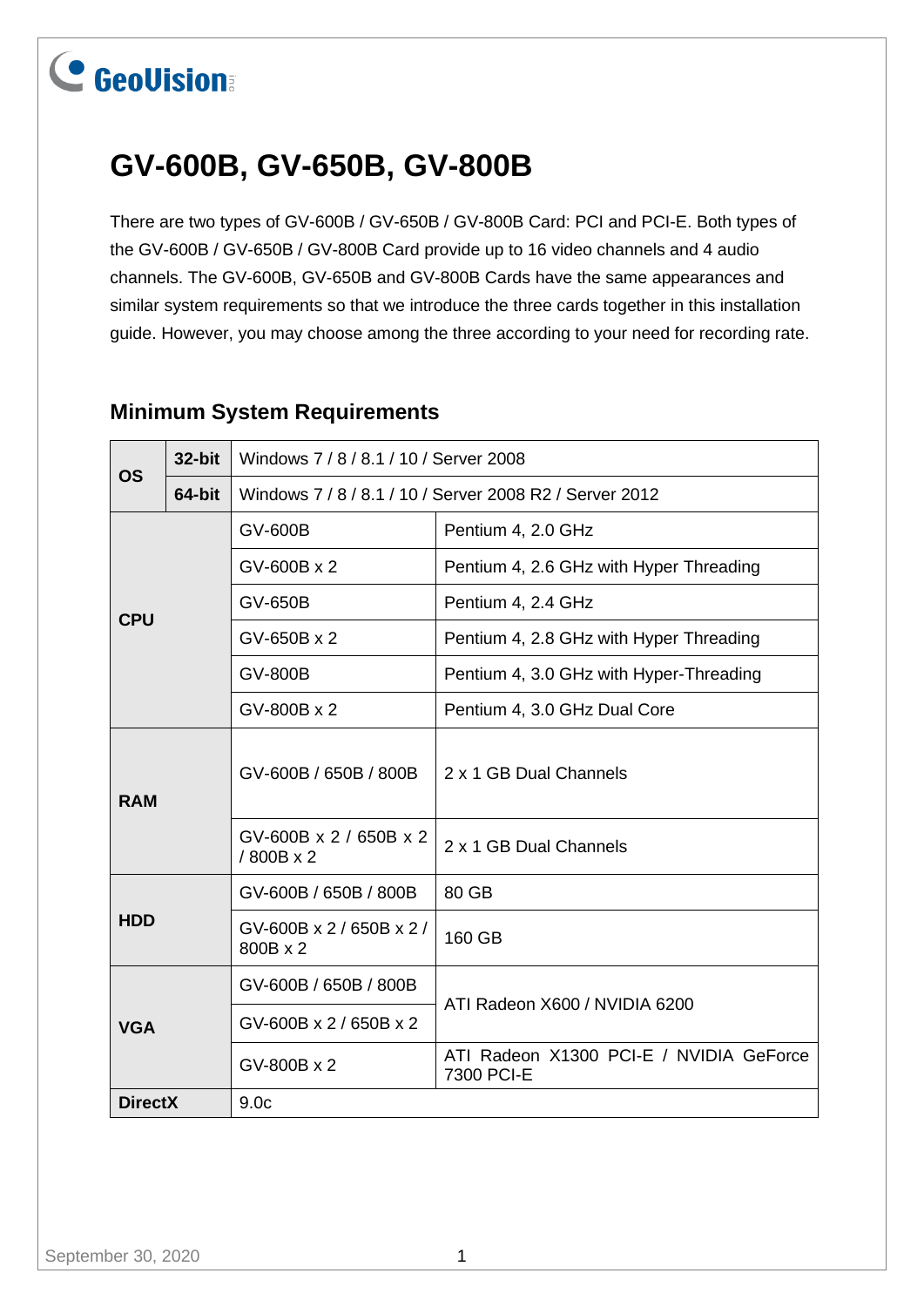

## **Packing List**

- **1.** GV-600B, GV-650B or GV-800B Card x 1
- **2.** 1-16 Cams with 4-Port Audio DVI-Type Cable x 1 / 1-8 Cams with 4-Port Audio DVI-Type Cable x 1 / 1-4 Cams with 4-Port Audio DVI-Type Cable x 1
- **3.** Hardware Watchdog Jumper Wire x 1
- **4.** Software DVD x 1
- **5.** Surveillance System Quick Start Guide x 1

**Note:** The 1-16 Cams with 4-Port Audio DVI-Type cable is supplied with GV-600B / GV-650B / GV-800B card with 16 video inputs, the 1-8 Cams with 4-Port Audio DVI-Type cable is supplied with GV-600B / GV-650B / GV-800B card with 8 video inputs, while the 1-4 Cams with 4-Port Audio DVI-Type cable is supplied with GV-600B / GV-650B / GV-800B card with 4 video inputs.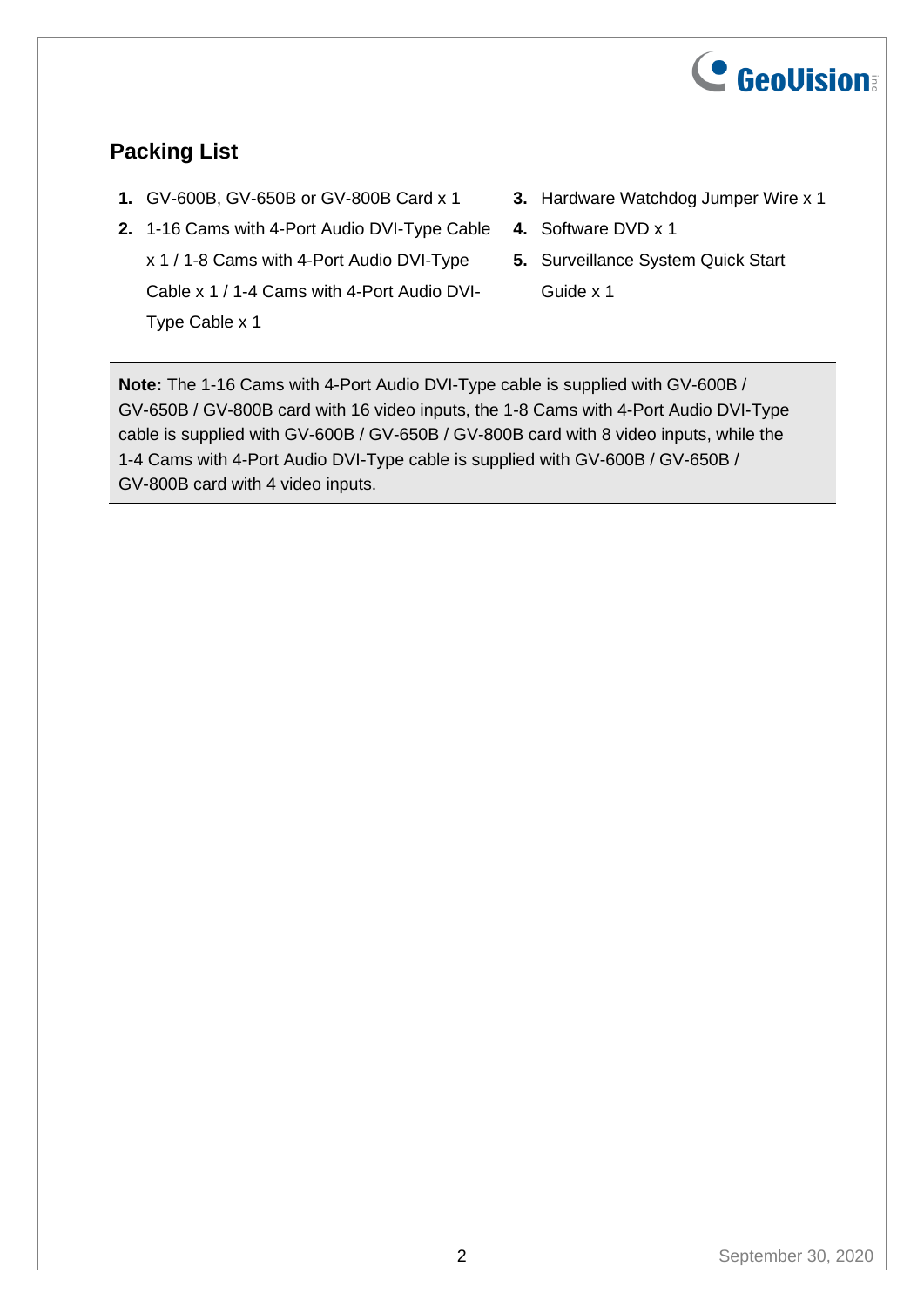### **Connecting One GV-600B / GV-650B / GV-800B Card**

There are two types of GV-600B / GV-650B / GV-800B Card: PCI and PCI-E. Here we take the GV-600B / GV-650B / GV-800B Card with PCI interface for example to illustrate the connection.

- Connect the video / audio cables into the DVI ports of the GV-600B / GV-650B / GV-800B Card.
- Connect the supplied Hardware Watchdog Jump Wire (Figure 3).



*Audio 1 ~ 4 (Red)*

*Video 1 ~ 16 (Black)*

*Figure 1*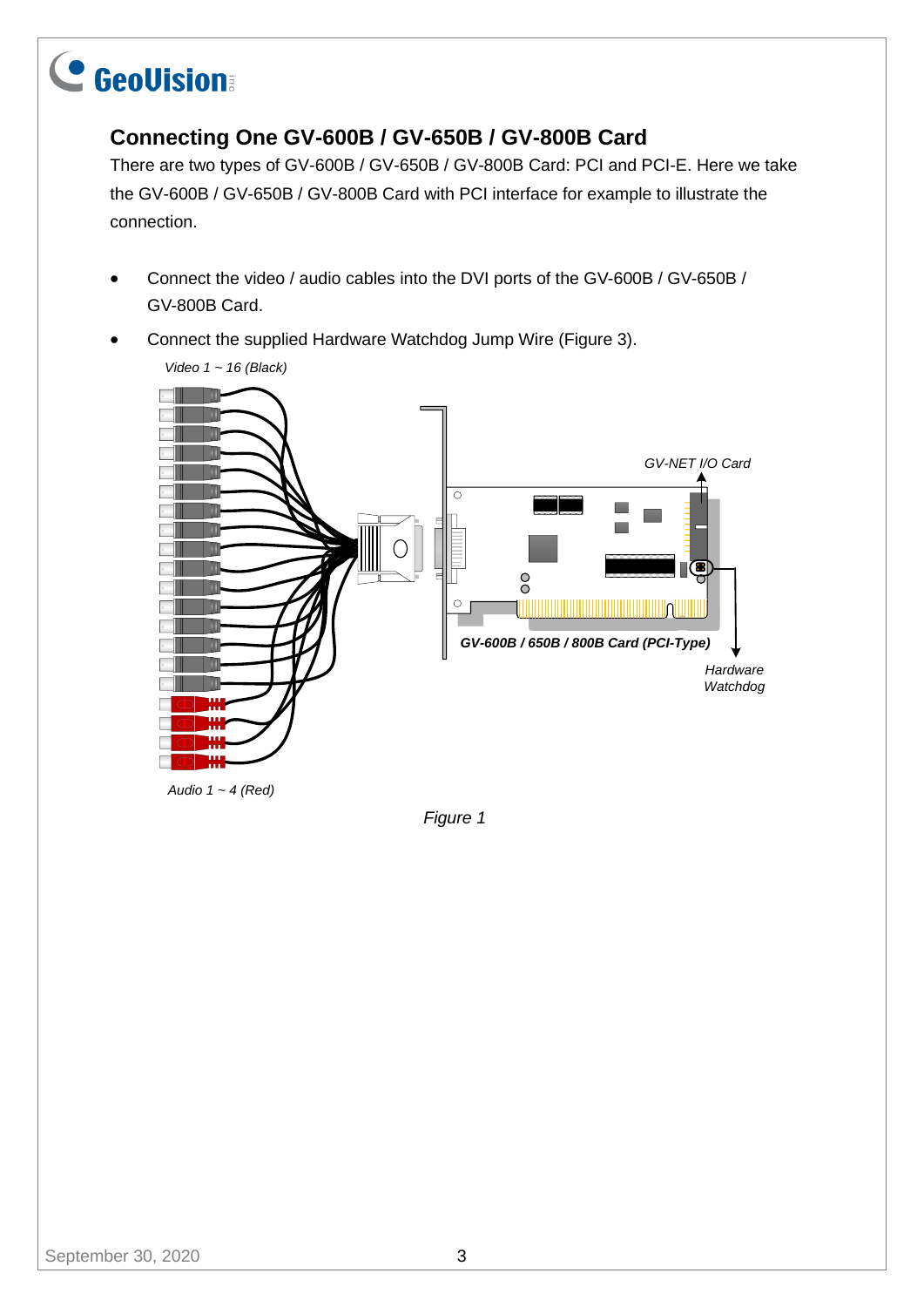

### **Connecting Two GV-600B / GV-650B / GV-800B Cards**

You can install two GV-600B / GV-650B / GV-800B Cards of the same model for up to 32 channels. Master Card is the card with 1-16 channels and Slave Card is that with 17-32 channels. Normally, the card attached to the lower PCI-E slot number will act as Master, and the card attached to the higher PCI-E slot number will act as Slave.

#### **Note:**

- 1. You can only install two cards of the same model for a total of 32 channels.
- 2. For two-card mode, it is required to use two PCI-E cards.
- **Hardware Watchdog Connection:** Connect the supplied Hardware Watchdog Jump Wire to the Master Card only (Figure 3).
- **Accessory Card Connection:** Connect the GV-NET/IO Card to the Master Card only.



*Figure 2*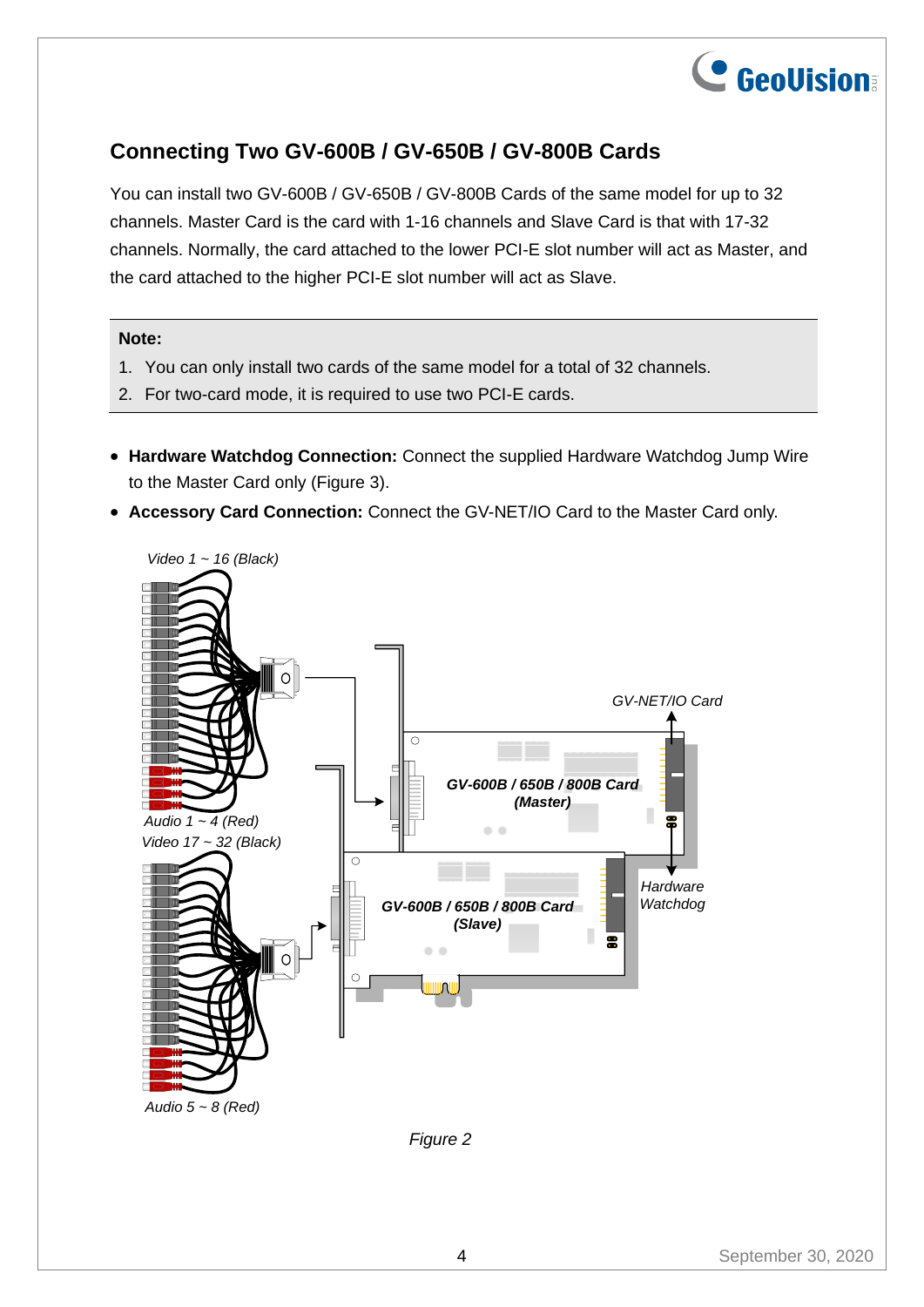## **Connecting Hardware Watchdog**

Insert the Hardware Watchdog Jumper Wire to the 2-pin connectors on the Card. The (+) pin on the Card must connect to the Reset (+) pin on the motherboard, and the (-) pin on the Card to the Ground (-) pin on the motherboard. Ensure the connection is correct; otherwise the hardware watchdog will not work.



*Figure 3*

**Note:** To locate the motherboard's Reset (+) pin and (-) pin, please refer to the motherboard's user manual.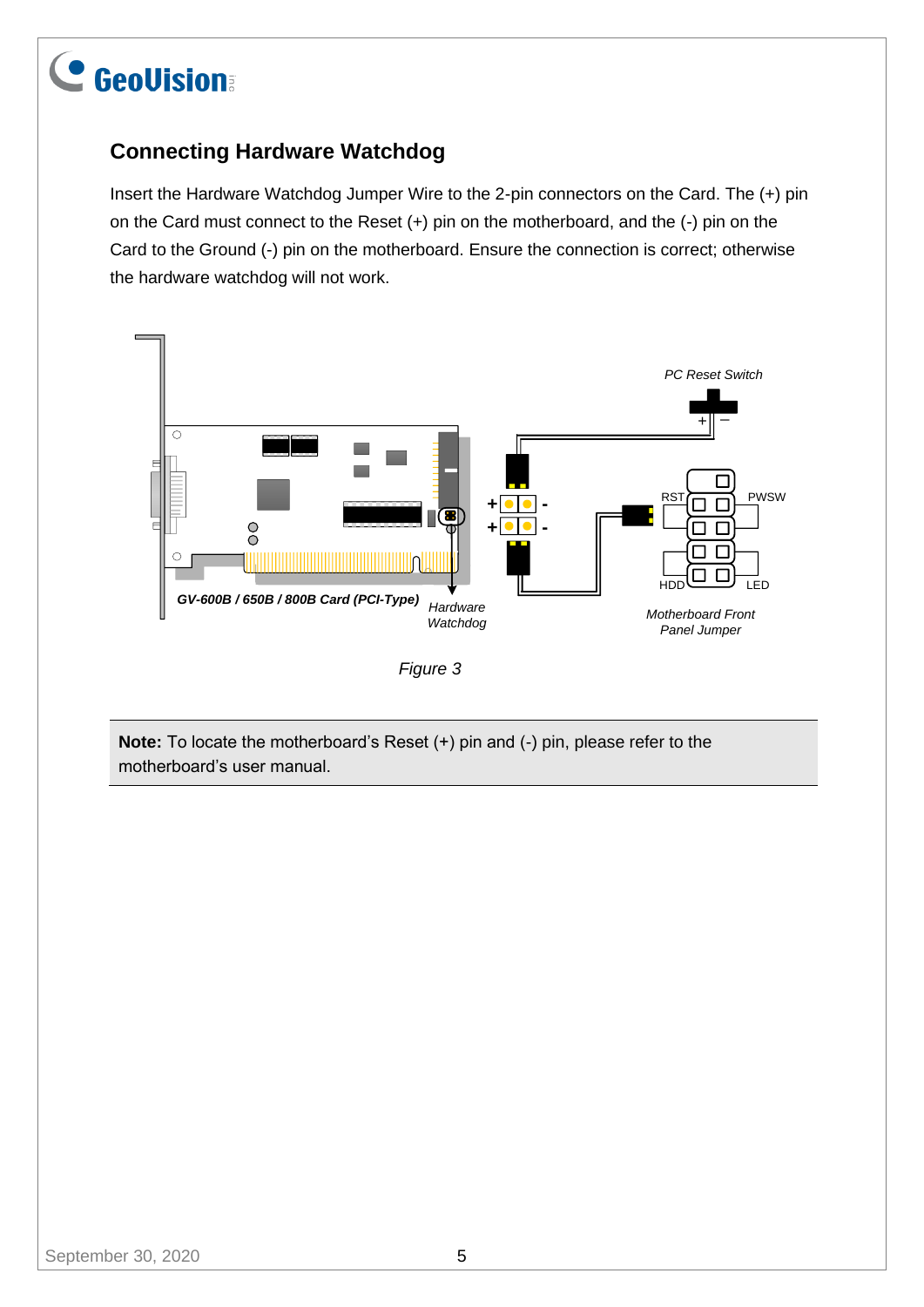

### **Installing Drivers**

After installing the GV-600B / GV-650B / GV-800B Card in the computer, insert the software DVD. The DVD will run automatically and an installation window will pop up. Select **Install or Remove GeoVision GV-Series Driver**, and select **Install or Remove GeoVision GV-Series Card Drivers** to install card drivers.

To verify the drivers are installed correctly, go to Windows Device Manager and see if their entries are listed. The image below is an example of installing one GV-600B card.

| Device Manager                    | $-1$ |
|-----------------------------------|------|
| Action View<br>Help<br>File       |      |
| 同日司<br>$\Rightarrow$<br><b>IC</b> |      |
| GEO-345ULKOI9JK                   |      |
| <b>DVR-Devices</b>                |      |
| $\rightarrow$ GV600(B) Audio #1   | Ξ    |
| $\bullet$ GV600(B) Audio #2       |      |
| $\bullet$ GV600(B) Audio #3       |      |
| $\bullet$ GV600(B) Audio #4       |      |
| GV600(B) Video #1                 |      |
| GV600(B) Video #2                 |      |
| $\bullet$ GV600(B) Video #3       |      |
| a P<br>GV600(B) Video #4          |      |

*Figure 4*

Expand the **DVR-Devices** field, you can see:

| <b>Card Models</b> | <b>Entry</b>                                                                                                                                                         |                                                                                                                                                                      |  |  |
|--------------------|----------------------------------------------------------------------------------------------------------------------------------------------------------------------|----------------------------------------------------------------------------------------------------------------------------------------------------------------------|--|--|
| <b>GV-600B</b>     | GV600(B) Audio #1 $\sim$ 4<br>GV600(B) Video #1 $\sim$ 4                                                                                                             |                                                                                                                                                                      |  |  |
| GV-600B x 2        | GV600(B) Audio #1<br>GV600(B) Audio #1<br>GV600(B) Audio #2<br>GV600(B) Audio #2<br>GV600(B) Audio #3<br>GV600(B) Audio #3<br>GV600(B) Audio #4<br>GV600(B) Audio #4 | GV600(B) Video #1<br>GV600(B) Video #1<br>GV600(B) Video #2<br>GV600(B) Video #2<br>GV600(B) Video #3<br>GV600(B) Video #3<br>GV600(B) Video #4<br>GV600(B) Video #4 |  |  |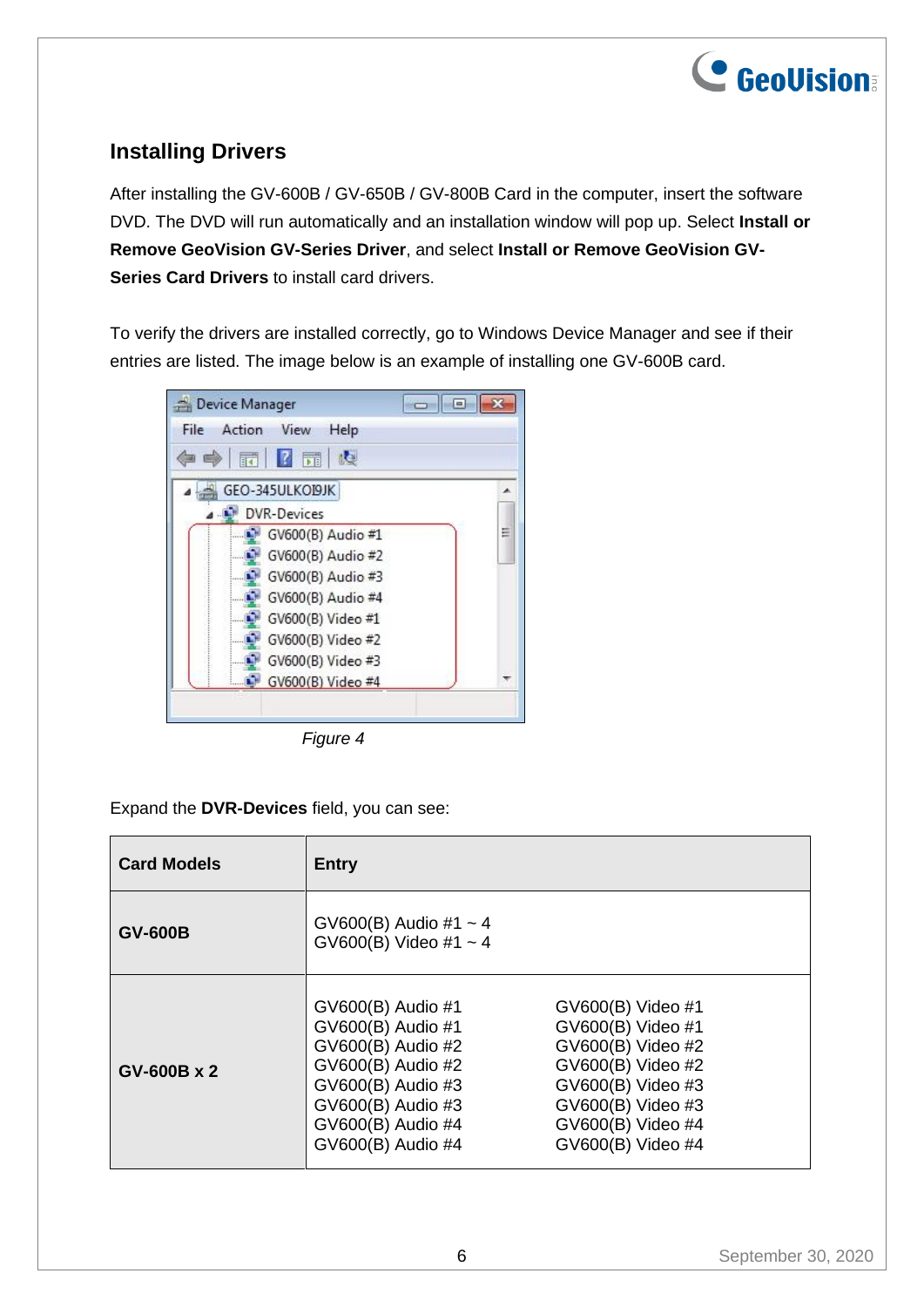| <b>GV-650B</b> | GV650(B) Audio #1 $\sim$ 4<br>GV650(B) Video #1 $\sim$ 4                                                                                                             |                                                                                                                                                                      |  |  |
|----------------|----------------------------------------------------------------------------------------------------------------------------------------------------------------------|----------------------------------------------------------------------------------------------------------------------------------------------------------------------|--|--|
| GV-650B x 2    | GV650(B) Audio #1<br>GV650(B) Audio #1<br>GV650(B) Audio #2<br>GV650(B) Audio #2<br>GV650(B) Audio #3<br>GV650(B) Audio #3<br>GV650(B) Audio #4<br>GV650(B) Audio #4 | GV650(B) Video #1<br>GV650(B) Video #1<br>GV650(B) Video #2<br>GV650(B) Video #2<br>GV650(B) Video #3<br>GV650(B) Video #3<br>GV650(B) Video #4<br>GV650(B) Video #4 |  |  |
| <b>GV-800B</b> | $GV800(B)$ Audio #1 ~ 4<br>GV800(B) Video #1 $\sim$ 4                                                                                                                |                                                                                                                                                                      |  |  |
| GV-800B x 2    | GV800(B) Audio #1<br>GV800(B) Audio #1<br>GV800(B) Audio #2<br>GV800(B) Audio #2<br>GV800(B) Audio #3<br>GV800(B) Audio #3<br>GV800(B) Audio #4<br>GV800(B) Audio #4 | GV800(B) Video #1<br>GV800(B) Video #1<br>GV800(B) Video #2<br>GV800(B) Video #2<br>GV800(B) Video #3<br>GV800(B) Video #3<br>GV800(B) Video #4<br>GV800(B) Video #4 |  |  |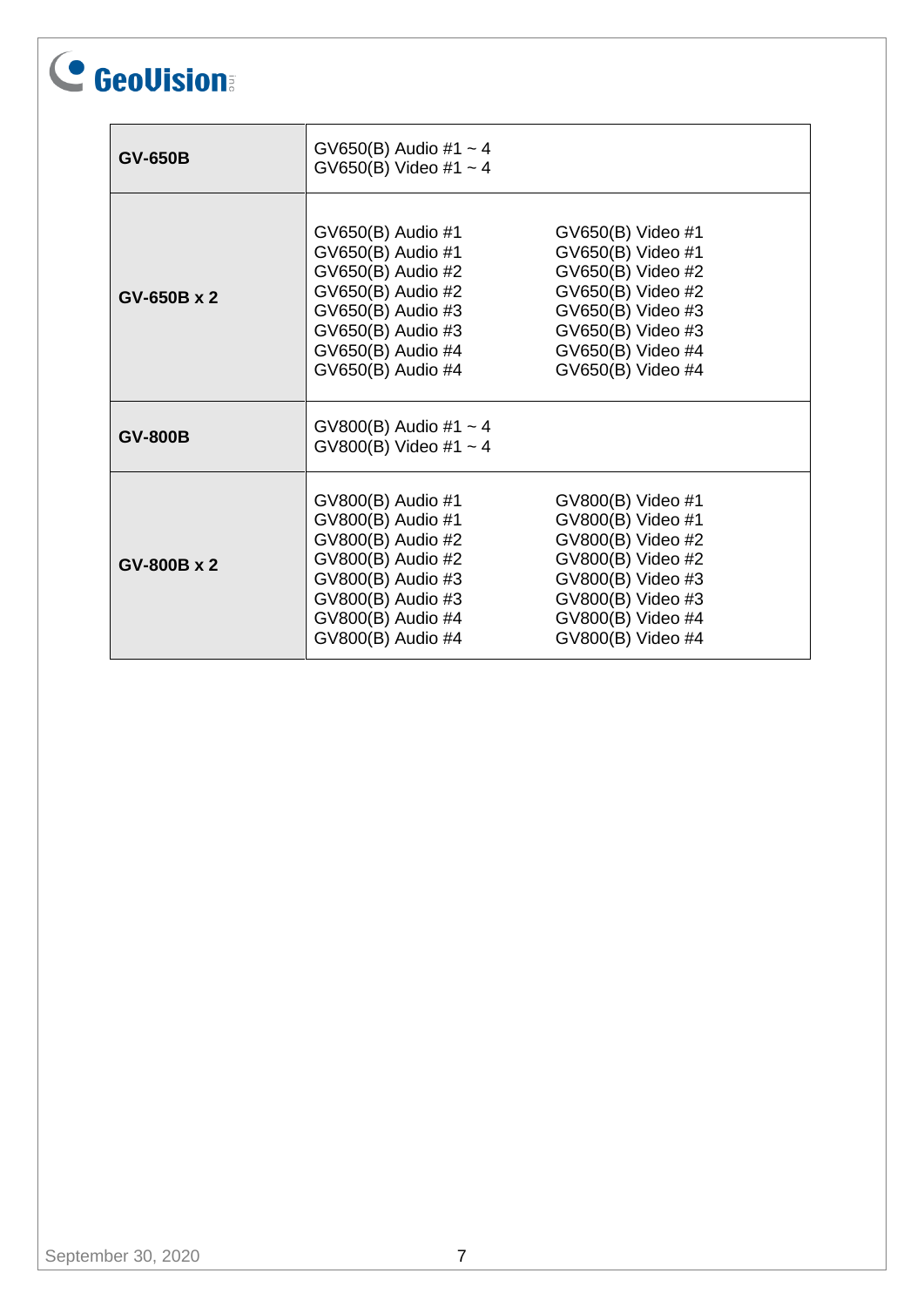

## **Specifications**

|                                                      |                |                                                                                               | <b>GV-600B</b>                      | <b>GV-650B</b>                    | <b>GV-800B</b>                      |  |
|------------------------------------------------------|----------------|-----------------------------------------------------------------------------------------------|-------------------------------------|-----------------------------------|-------------------------------------|--|
| <b>Interface</b>                                     |                | PCI, PCI-E x1                                                                                 |                                     |                                   |                                     |  |
| <b>Input Type</b>                                    |                | <b>DVI</b>                                                                                    |                                     |                                   |                                     |  |
| <b>Video Input</b>                                   |                |                                                                                               | 4, 8, 16 Cams                       |                                   |                                     |  |
| <b>Audio Input</b>                                   |                | 4 Channels                                                                                    |                                     |                                   |                                     |  |
|                                                      |                | <b>NTSC</b>                                                                                   | 4-port: 30 fps<br>16-port: 30 fps   | 4-port: 60 fps<br>16-port: 60 fps | 4-port: 120 fps<br>16-port: 120 fps |  |
| <b>Recording</b>                                     | <b>CIF</b>     | <b>PAL</b>                                                                                    | 4-port: 25 fps<br>16-port: 25 fps   | 4-port: 50 fps<br>16-port: 50 fps | 4-port: 100 fps<br>16-port: 100 fps |  |
| Rate                                                 | D <sub>1</sub> | <b>NTSC</b>                                                                                   | 4-port: 30 fps<br>16-port: 15 fps   | 4-port: 60 fps<br>16-port: 30 fps | 4-port: 120 fps<br>16-port: 60 fps  |  |
|                                                      |                | <b>PAL</b>                                                                                    | 4-port: 25 fps<br>16-port: 12.5 fps | 4-port: 50 fps<br>16-port: 25 fps | 4-port: 100 fps<br>16-port: 50 fps  |  |
|                                                      |                | <b>NTSC</b>                                                                                   | 4-port: 30 fps<br>16-port: 30 fps   | 4-port: 60 fps<br>16-port: 60 fps | 4-port: 120 fps<br>16-port: 120 fps |  |
| <b>Display</b>                                       | <b>CIF</b>     | <b>PAL</b>                                                                                    | 4-port: 25 fps<br>16-port: 25 fps   | 4-port: 50 fps<br>16-port: 50 fps | 4-port: 100 fps<br>16-port: 100 fps |  |
| Rate                                                 | D <sub>1</sub> | <b>NTSC</b>                                                                                   | 4-port: 30 fps<br>16-port: 15 fps   | 4-port: 60 fps<br>16-port: 30 fps | 4-port: 120 fps<br>16-port: 60 fps  |  |
|                                                      |                | <b>PAL</b>                                                                                    | 4-port: 25 fps<br>16-port: 12.5 fps | 4-port: 50 fps<br>16-port: 25 fps | 4-port: 100 fps<br>16-port: 50 fps  |  |
| <b>NTSC</b><br><b>Video Resolution</b><br><b>PAL</b> |                | 704 x 480, 704 x 480 De-interlace, 640 x 480,<br>640 x 480 De-interlace, 352 x 240, 320 x 240 |                                     |                                   |                                     |  |
|                                                      |                | 704 x 576, 704 x 576 De-interlace, 640 x 480,<br>640 x 480 De-interlace, 352 x 288, 320 x 240 |                                     |                                   |                                     |  |
| <b>Video Compression Format</b>                      |                | Geo MPEG4, Geo H264                                                                           |                                     |                                   |                                     |  |
| <b>Audio Compression Format</b>                      |                | MP3 (16 kHz / 16 bit, 32 kHz / 16 bit)                                                        |                                     |                                   |                                     |  |
| <b>GV-NET/IO Card Support</b>                        |                | Yes                                                                                           |                                     |                                   |                                     |  |
| Dimensions (W x H)                                   |                | PCI-Type: 120 x 65 mm / 4.7 x 2.5 in<br>PCI-E Type: 120 x 82 mm / 4.7 x 3.2 in                |                                     |                                   |                                     |  |